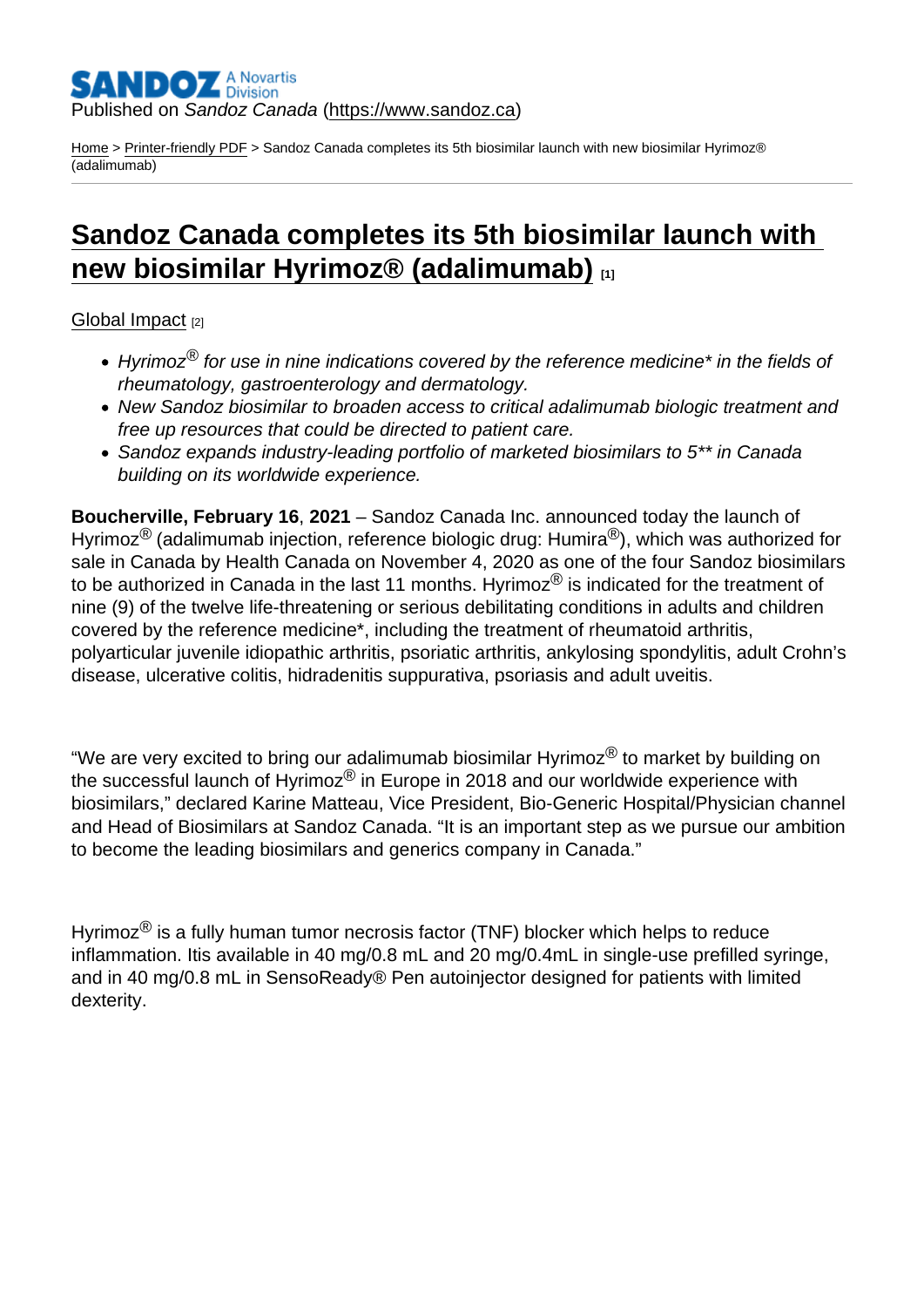"Adalimumab is an important biologic therapy used by over 42,000 Canadian patients<sup>1</sup> whose lives can be critically impacted by their conditions. Hyrimoz<sup>®</sup> will increase access to this high-quality, affordable biologic treatment for Canadian healthcare professionals and their patients," commented Dr. Mauricio Ede, Vice President Medical and Scientific Officer. " We are also making available to patients a well-established patient support program, providing guidance with reimbursement navigation, financial assistance, administrative support, injection and nurse support services, as well as education and pharmacy support services for patients, throughout their treatment journey."

''Biologics have revolutionized the treatment of many disabling and life-threatening conditions including inflammatory bowel disease (IBD). However, they also contribute to the rising costs of healthcare, which limit access to these and other effective therapies. Biosimilars match their reference biologics, in term of efficacy, safety, and tolerability. They also present an opportunity to reduce costs and extend access to more IBD patients,'' commented Dr. John K. Marshall, Professor of Medicine and Director, Division of Gastroenterology at McMaster University.

"When treating patients with a chronic disease in dermatology, it is important to have several options available, and adalimumab remains an important choice in dermatologists' armamentarium" said Dr. Charles Lynde, Associate Professor in the Department of Medicine at the University of Toronto and Medical Director of the Lynde Institute for Dermatology and Lynderm Research. "Phase III trials have demonstrated switching patients from Humira® to Hyrimoz<sup>®</sup> can be performed safely without any loss of efficacy. With the launch of this important biosimilar, we can contribute to freeing up more resources that can be directed to patient care, thereby unlocking value for our provincial and national health systems."

Sandoz Canada has successfully completed the pan-Canadian Pharmaceutical Alliance (pCPA) negotiations for Hyrimoz<sup>®</sup>, which is the first step in securing public reimbursement. We are actively working on securing reimbursement with both private and public payers.

"As a division of Novartis, we pride ourselves as being one company delivering both innovation and sustainability to the healthcare system in Canada. Our biosimilars portfolio in Canada currently includes six biologic medicines covering the therapeutic areas of oncology, immunology and endocrinology, and we look forward to continuing to expand it as market exclusivity of more original biologics come to an end," added Michel Robidoux, President and General Manager of Sandoz Canada.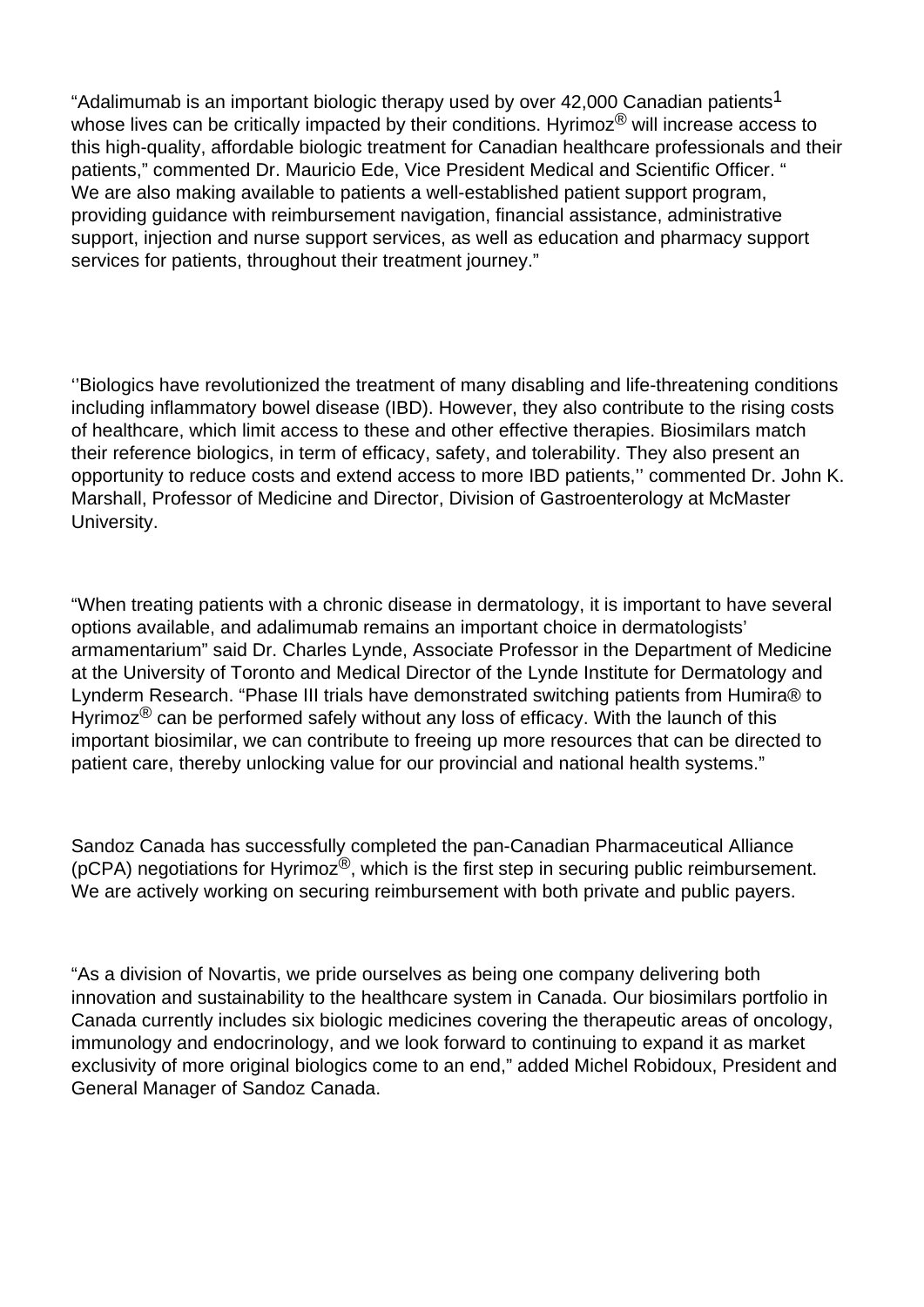### About Biosimilars

A biosimilar is a biologic medicine that has demonstrated it is highly similar and has no clinically meaningful differences in efficacy and safety compared to an original-brand biologic<sup>2</sup> already authorized for sale. Biosimilars may become commercially available following the expiry of patents and data protection periods of the original-brand biologic medicine. Since 2009, Health Canada has approved 35 biosimilars.<sup>3</sup>

The Patented Medicines Pricing Review Board has estimated that private and public drug plans across Canada could save from CA\$294 million to CA\$1.136 billion by 2021 for established biosimilars available in Canada for at least two years across a portfolio of products and from CA\$222 million to CA\$447 million by 2023 for new biosimilars that recently entered the Canadian market<sup>4</sup>. The broader use of biosimilar medicines, including the implementation of biosimilar switching policies, can also help public and private drug plans improve their sustainability by adding new medicine listings and expanding existing medication coverage for patients.

For further information on biosimilars in Canada, visit BiosimilarsGeneration.ca [3].

 $\mathcal{R}$  Trademark owned by the registered owner.

\*Humira® (adalimumab) is a registered trademark of AbbVie Biotechnology, Inc. \*\*The Sandoz portfolio of biosimilars includes 6 authorized biosimilars among which 5 are currently marketed (at February 15, 2020).

**Disclaimer**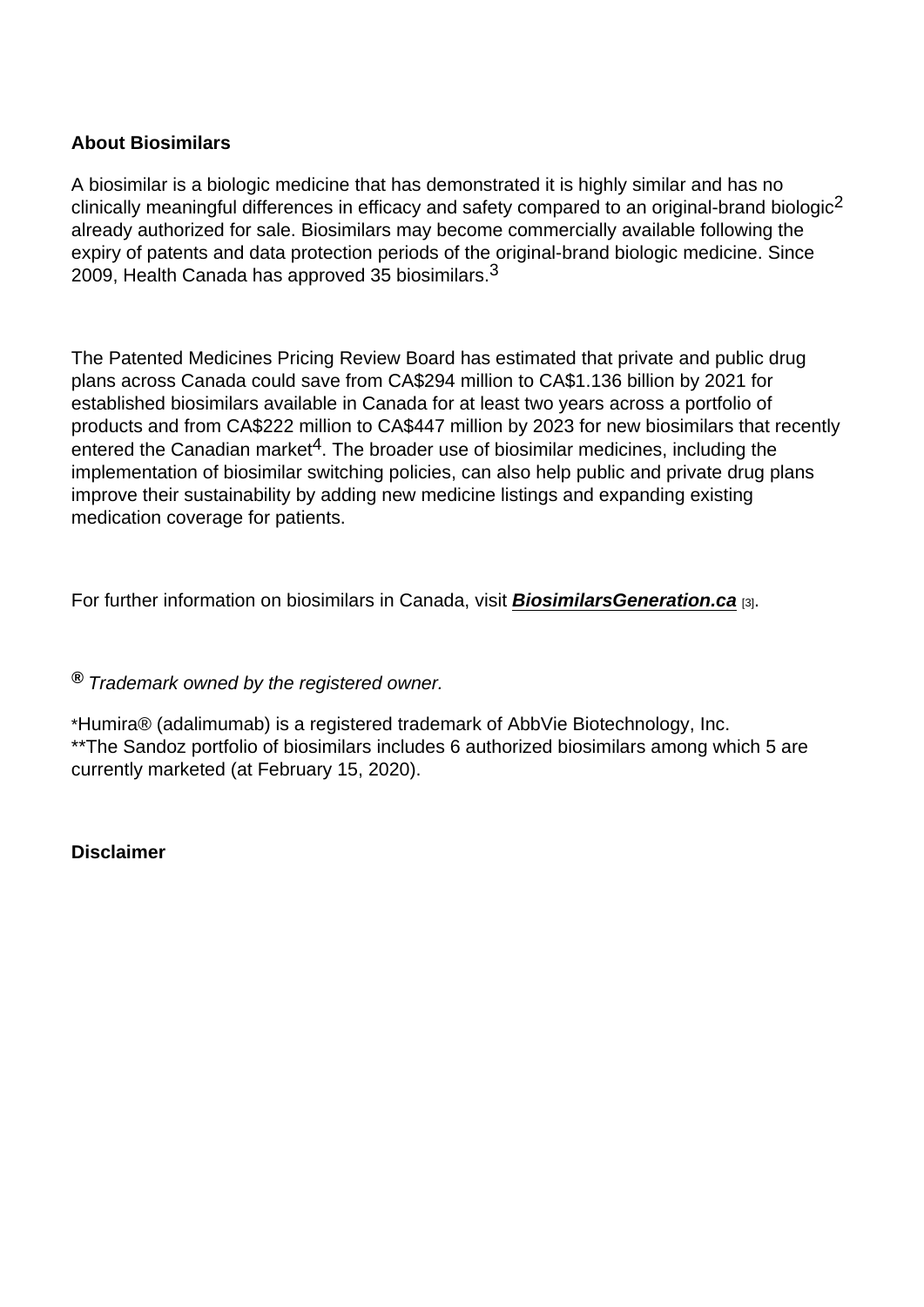The foregoing release contains forward-looking statements that can be identified by terminology such as "potential," "can," "soon," "planned" or similar expressions, or by express or implied statements regarding potential marketing or new labelling approvals for Hyrimoz<sup>®</sup> or other potential products in the Sandoz pipeline of biosimilars, or regarding potential future revenues from the sale of Hyrimoz® or other marketed products from the Sandoz biosimilars portfolio or potential future revenues from the Sandoz portfolio of biosimilars in development. You should not place undue reliance on these statements. These forward-looking statements reflect management's current beliefs and expectations regarding future events and involve known and unknown risks and significant uncertainties. Should one or more of these risks or uncertainties materialize, or should any of the underlying assumptions prove incorrect, actual results could differ materially from those set forth in the forward-looking statements. There can be no quarantee that Hyrimoz<sup>®</sup> or any other marketed product from the Sandoz portfolio of biosimilars will be submitted or approved for sale in other markets, or at any particular time. There can also be no guarantee that potential products from the Sandoz portfolio of biosimilars under development will be submitted or approved for sale in other markets, or at any particular time. There can also be no guarantee that, if approved, potential products in the Sandoz portfolio of biosimilars in development will be approved for all indications listed on the label of the reference product. There can also be no quarantee that Hyrimoz<sup>®</sup>, other marketed products in the Sandoz portfolio of biosimilars or other potential products in the Sandoz portfolio of biosimilars in development will be commercially successful in the future. In particular, management's expectations regarding Hyrimoz $^{\circledR}$  and other biosimilar candidates and marketed products could be affected by, among other things, regulatory actions, delays or government regulation generally; uncertainties inherent in research and development, including the results of clinical studies and further analysis of existing clinical data; competition in general, including potential approval of new versions of Hyrimoz<sup>®</sup>; the global trend toward rationalizing healthcare costs, including pricing pressures and reimbursement issues from healthcare payers, the general public and governments; the outcome of litigation, including intellectual property litigation and other legal actions to prevent or restrict the sale of Sandoz biosimilar products; physicians' and patients' particular prescription preferences; general economic and industry conditions; impacts of the COVID-19 pandemic; manufacturing, safety or quality issues; and other risks and factors referred to in Novartis AG's Form 20-F on file with the US Securities and Exchange Commission. Sandoz is providing the information in this press release as of today and does not undertake any obligation to update any forwardlooking statements described herein as a result of new information, future events or otherwise, except as required by the law.

#### About Sandoz

Sandoz is a world leader in generics and biosimilars and a division of the Swiss multinational Novartis. A true leader in its field, Sandoz Canada markets and distributes a wide range of generics, biosimilars and specialty products.

#### [www.sandoz.ca](https:///C:/Users/patton/AppData/Local/Microsoft/Windows/INetCache/Content.Outlook/IJE30NLJ/www.sandoz.ca) [4]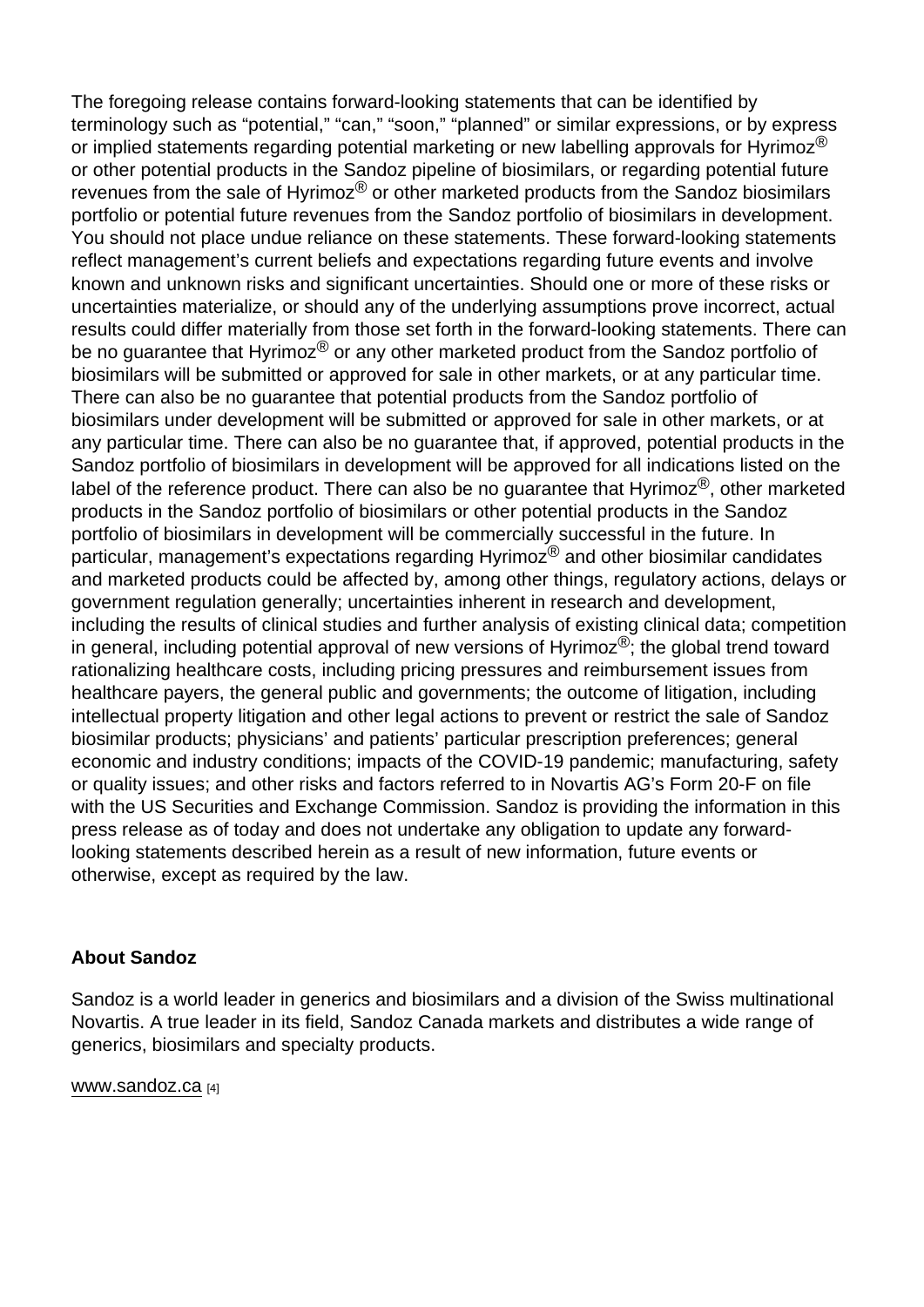Follow us on LinkedIn[:](https://www.linkedin.com/company/sandoz-canada/) https://www.linkedin.com/company/sandoz-canada/ [5]

References

- 1. Internal estimation based on IMS IQVIA analysis manager, September 2019
- 2. Health Canada Biosimilars Fact Sheet: Biosimilars Explained. https://www.canada.ca/en/health-canada/services/drugs-health-products/biologicsradiopharmaceuticals-genetic-therapies/applications-submissions/guidancedocuments/fact-sheet-biosimilars.html [6]
- 3. <https://health-products.canada.ca/noc-ac/index-eng.jsp>  $_{[7]}$  accessed on January 10, 15 2020
- 4. Potential savings associated with biosimilars in Canada: Government of Canada. [https://www.canada.ca/en/patented-medicine-prices-review/services/report...](https://www.canada.ca/en/patented-medicine-prices-review/services/reports-studies/biologics-part2-biosimilar-savings2018.html) [8]

###

For interview requests, please contact Paule Pelletier (see contact information below).

Information:

Paule Pelletier

Sandoz Canada Inc.

+1-514 702-7699

[paule.pelletier@sandoz.com](mailto:paule.pelletier@sandoz.com) [9] / [communications.canada@sandoz.com](mailto:communications.canada@sandoz.com) [10]

Source URL: https://www.sandoz.ca/en/stories/global-impact/sandoz-canada-completes-its-5th-biosimilarlaunch-new-biosimilar-hyrimoz

Links

[1] https://www.sandoz.ca/en/stories/global-impact/sandoz-canada-completes-its-5th-biosimilar-launch-

new-biosimilar-hyrimoz

[2] https://www.sandoz.ca/en/stories/global-impact

[3] http://www.BiosimilarsGeneration.ca

[4]

https:///C:/Users/patton/AppData/Local/Microsoft/Windows/INetCache/Content.Outlook/IJE30NLJ/www.sandoz.ca [5] https://www.linkedin.com/company/sandoz-canada/

[6] https://www.canada.ca/en/health-canada/services/drugs-health-products/biologics-

radiopharmaceuticals-genetic-therapies/applications-submissions/guidance-documents/fact-sheetbiosimilars.html

[7] https://health-products.canada.ca/noc-ac/index-eng.jsp

[8] https://www.canada.ca/en/patented-medicine-prices-review/services/reports-studies/biologics-part2 biosimilar-savings2018.html